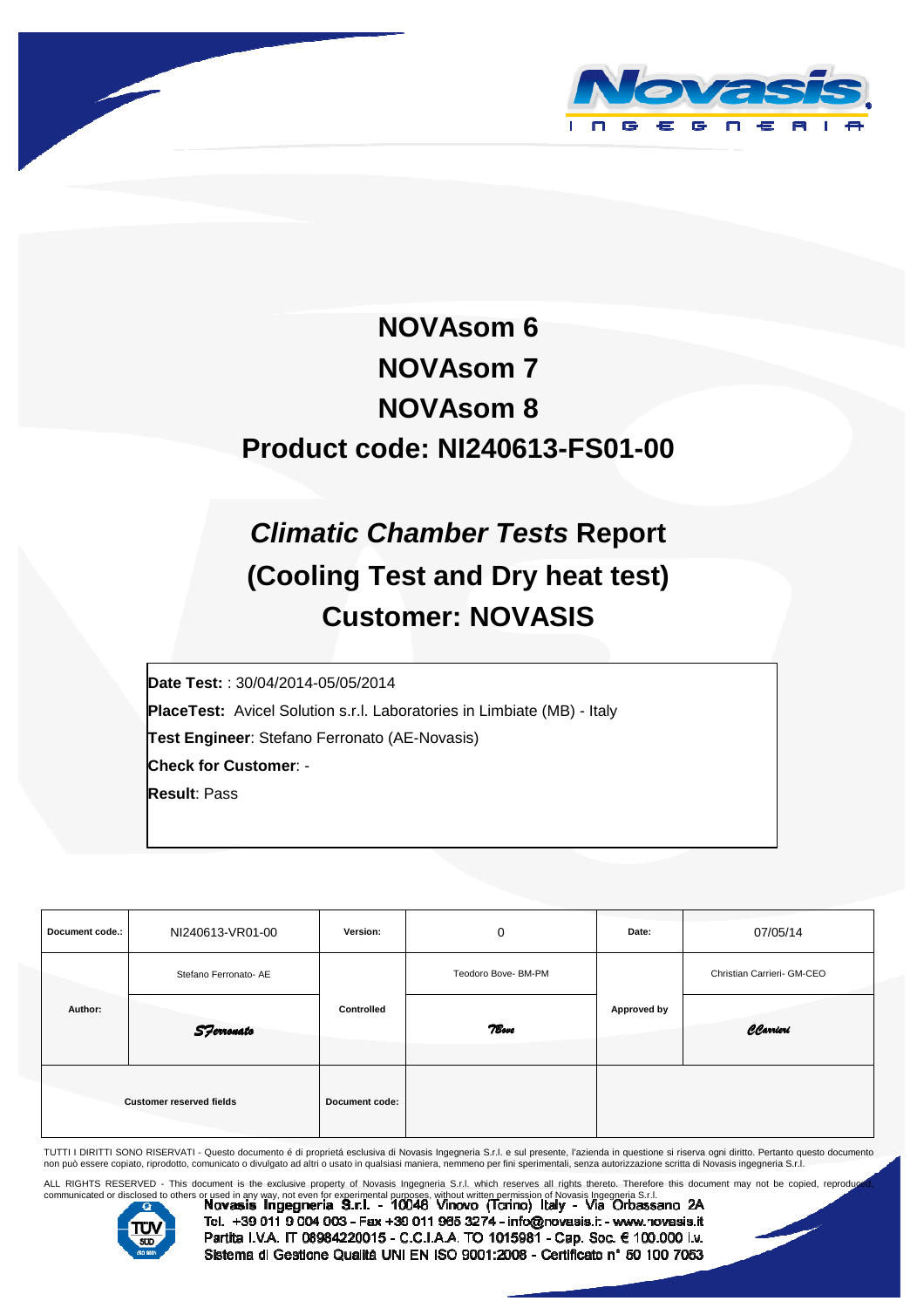| Document code: | NI240613-VR01-00         |        | Last change: | Page: 2 / 15<br>Version:<br>$\mathbf 0$ |  |
|----------------|--------------------------|--------|--------------|-----------------------------------------|--|
|                | <b>MODIFICATION LIST</b> |        |              |                                         |  |
| Date           | Version                  | Author | Description  | Major Impact                            |  |
| 07/05/2014     | 0                        | SF     | first issue  |                                         |  |

 $\overline{\phantom{0}}$ 

#### **REFERENCE DOCUMENTS/ANNEXES**

| <b>Item</b>     | <b>Code/Version</b> | <b>Document</b>                  |
|-----------------|---------------------|----------------------------------|
| RD <sub>1</sub> | NI240613-FS01-se-00 | Novasom 6/7/8 Board - Schematics |
|                 |                     |                                  |
|                 |                     |                                  |
|                 |                     |                                  |
|                 |                     |                                  |

## **TERMS AND DEFINITIONS**

| <b>NOVASOM</b> | Novasis System On Module Board  |
|----------------|---------------------------------|
| <b>OS</b>      | <b>Operating System</b>         |
| <b>DUT</b>     | Device Under Test               |
| <b>RS232</b>   | Asynchronous Serial Interface   |
| 12C            | <b>Inter-Integrated Circuit</b> |
| <b>USB</b>     | <b>Universal System Bus</b>     |
| SD             | Secure Digital Card             |
| e-MMC          | Multi Media Card                |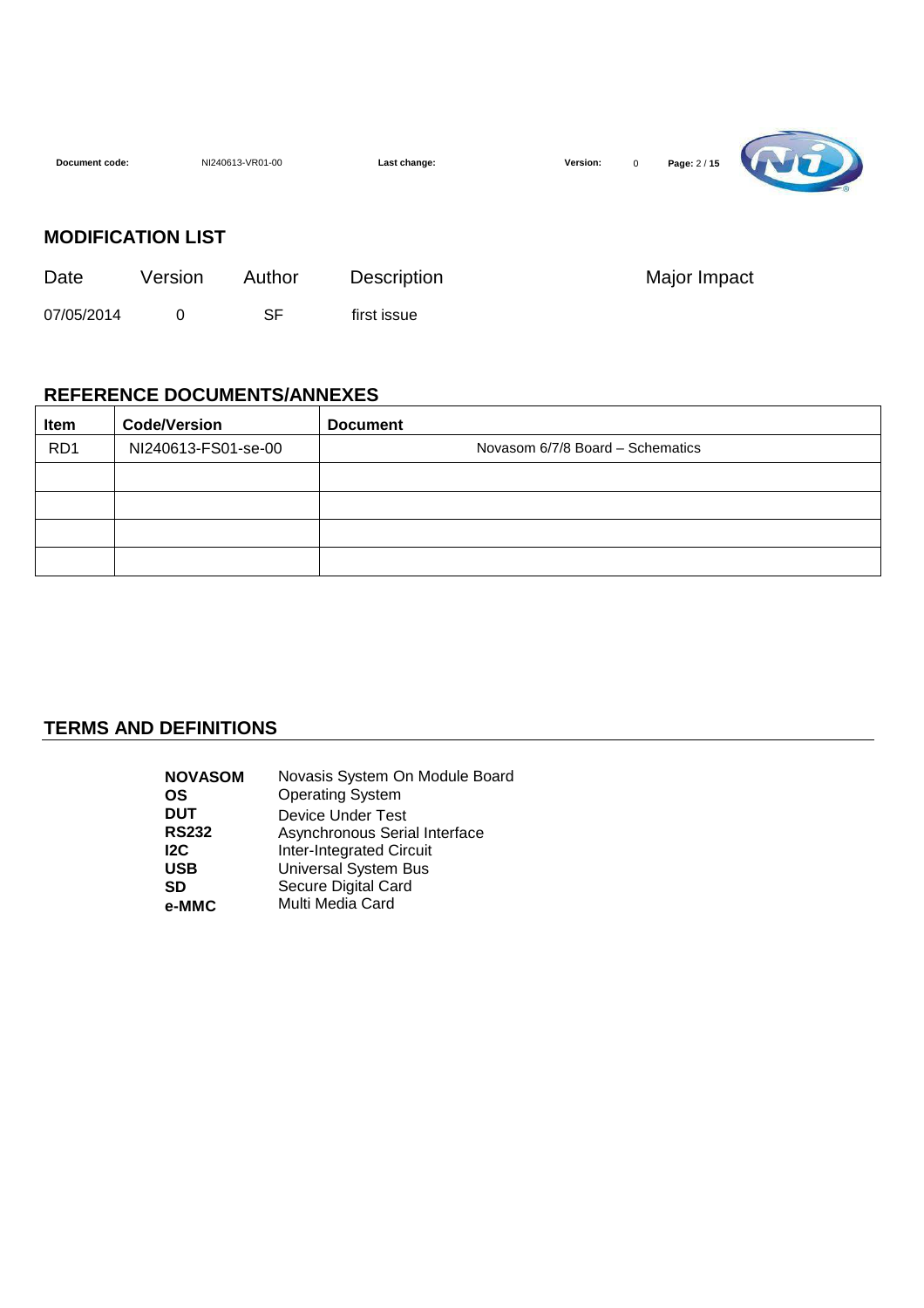NI240613-VR01-00

Last change:



#### **SUMMARY**

| 2.  |       |  |
|-----|-------|--|
| 3.  |       |  |
| 4.  |       |  |
| 5.  |       |  |
| 5.1 |       |  |
| 5.2 |       |  |
| 5.3 |       |  |
| 5.4 |       |  |
|     |       |  |
|     | 5.4.2 |  |
|     | 5.4.3 |  |
|     | 5.4.4 |  |
|     |       |  |
|     | 5.5.1 |  |
|     | 5.5.2 |  |
|     | 5.5.3 |  |
|     | 5.5.4 |  |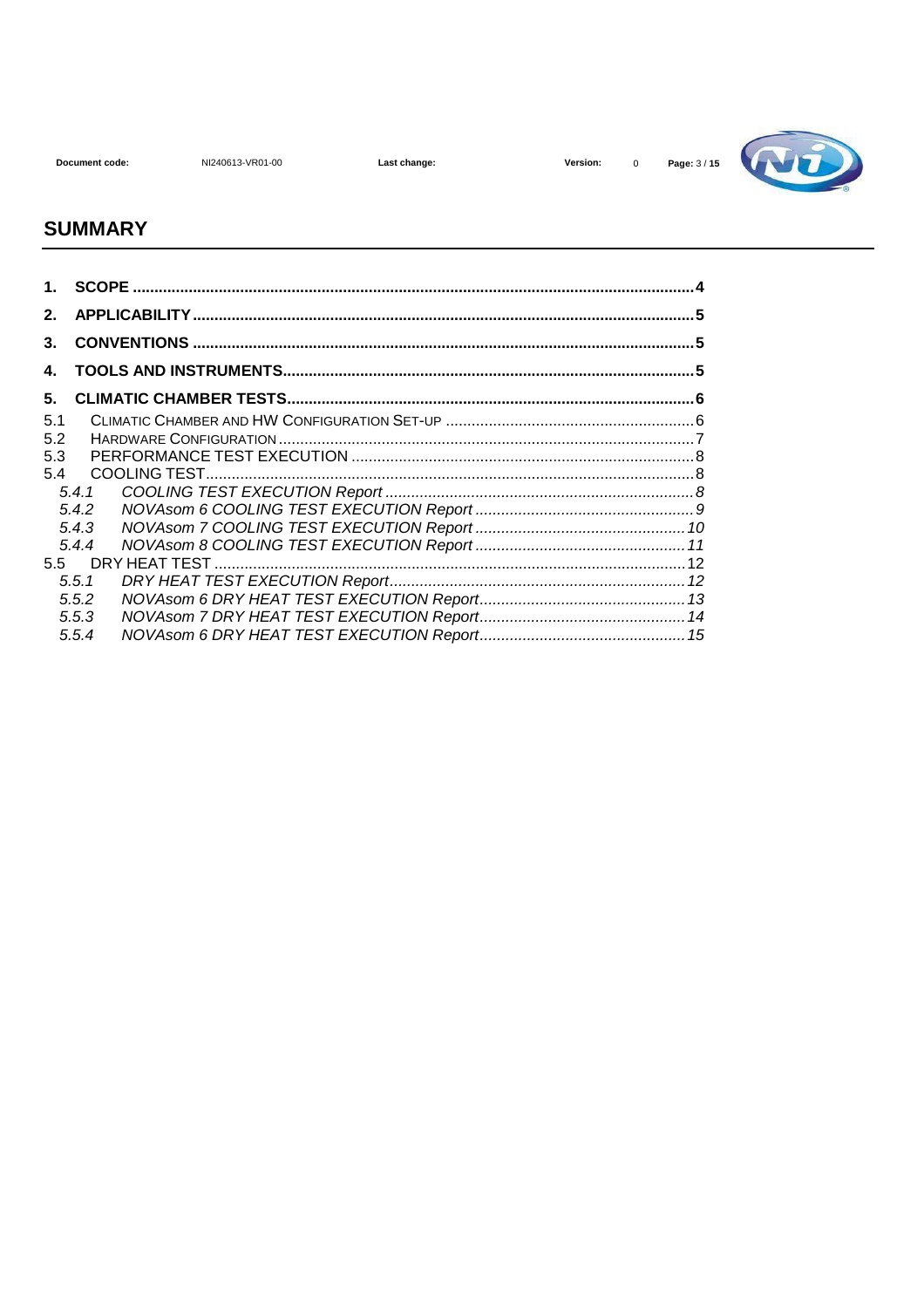| Document code: | NI240613-VR01-00 | Last change: | Version: |  | Page: 4 / 15 | <b>TABLE</b> |
|----------------|------------------|--------------|----------|--|--------------|--------------|
|----------------|------------------|--------------|----------|--|--------------|--------------|

# **1. Scope**

Execution and report of NOVAsom6, NOVAsom7, NOVAsom8 product line environmental qualification tests (Thermal chamber type test) in compliance with the specifications in standard EN 60068-1, EN 60068-2.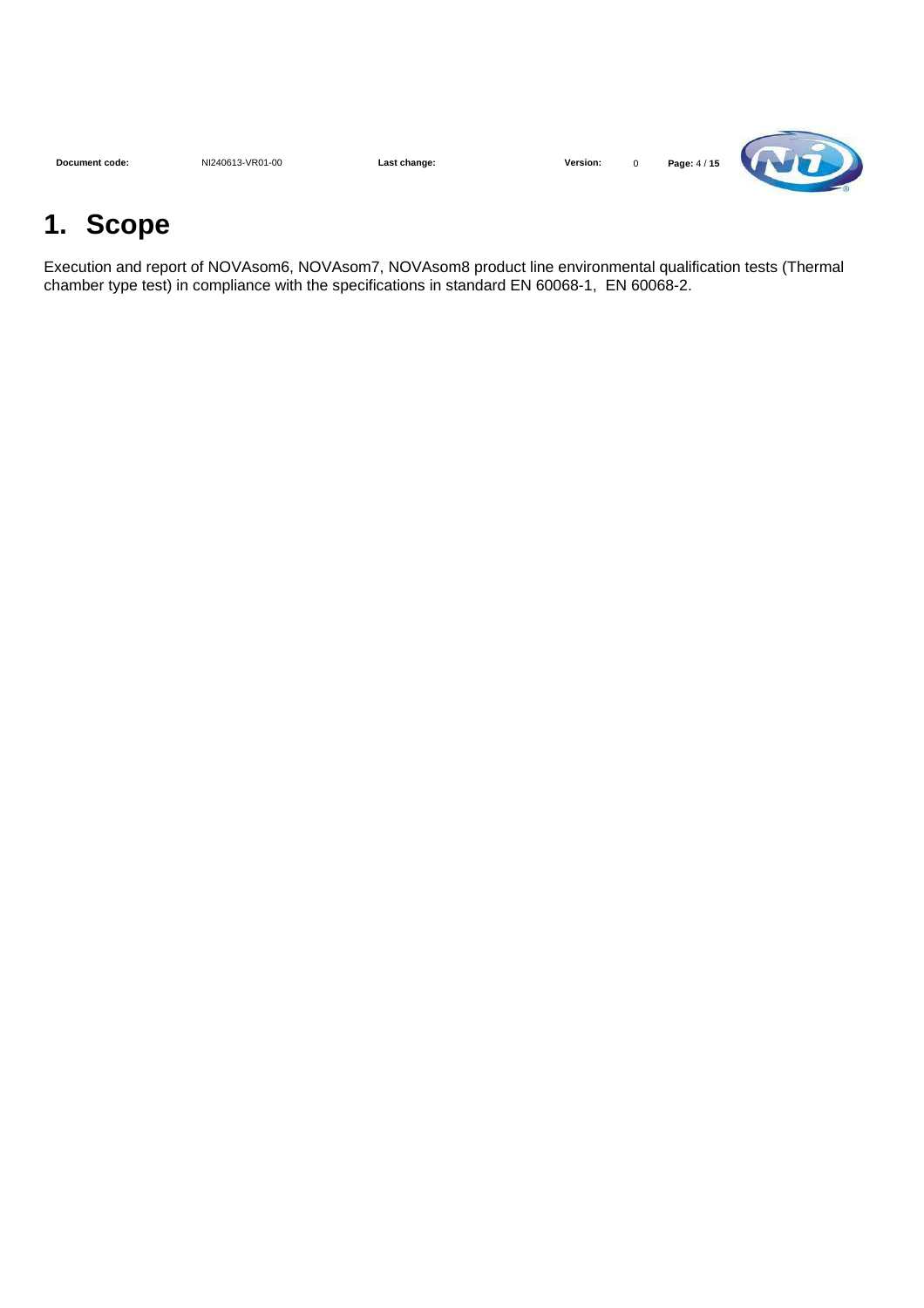

## **2. Applicability**

This document is applicable to the project Novasis RD1.

## **3. Conventions**

n.a.

## **4. Tools and Instruments**

Validation tests have been done used the following tools and instrumentation:

| nr.              | S/N                  | <b>Description</b>                                                              |
|------------------|----------------------|---------------------------------------------------------------------------------|
| RT <sub>1</sub>  | A000001, DC: 12/2014 | NOVAsom 6, NI240613-FS01 CPU BOARD                                              |
| RT <sub>2</sub>  | A000006,DC:12/2014   | NOVAsom 7, NI240613-FS01 CPU BOARD                                              |
| RT3              | A000009,DC:12/2014   | NOVAsom 8, NI240613-FS01 CPU BOARD                                              |
| RT4              | <b>AVICEL</b>        | HW: Angelantoni Climatic Chamber with temperature limits from -75°C to + 185°C. |
| RT <sub>5</sub>  | A130311 2            | HW: POWER SUPPLY - Instruments (HK) CO. LTB - LONG WEI mod. TPR3005-2D          |
| RT <sub>6</sub>  | G260813              | HW: Waveform generator Siglent SDG1020                                          |
| RT <sub>7</sub>  | M130311-3            | HW: Multimeter VICHY mod. VC99                                                  |
| RT <sub>8</sub>  | M130311-4            | HW: Multimeter VICHY mod. VC99                                                  |
| RT9              | Novabook 11          | HW: PC ASUS I3 Processor Windows 7                                              |
| RT <sub>10</sub> | N.A                  | HW: USB to RS232 Adapter                                                        |
| <b>RT11</b>      | N.A                  | SW: Teraterm V. 4.75 Terminal emulator SW                                       |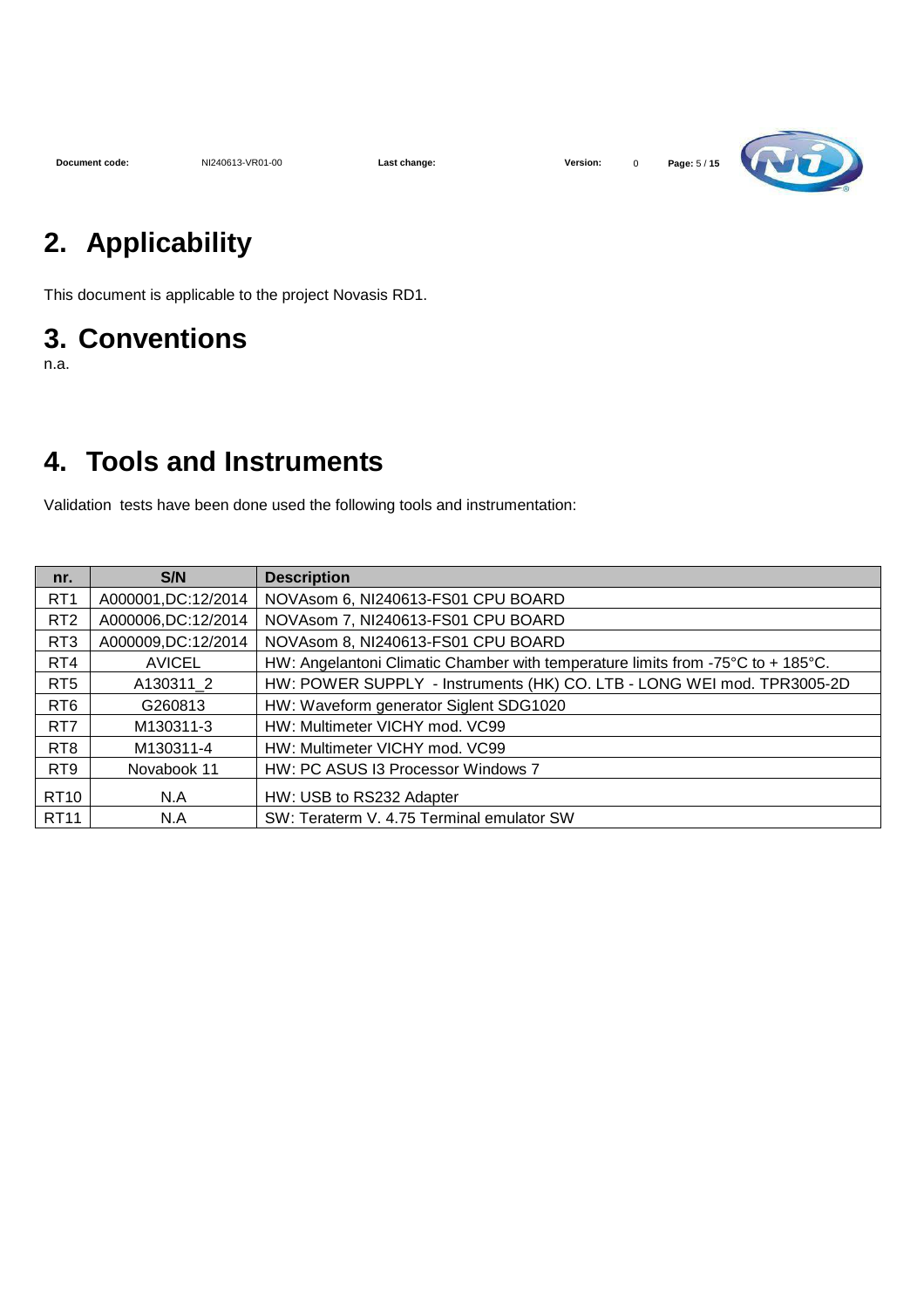

## **5. CLIMATIC CHAMBER TESTS**

## **5.1 Climatic Chamber and HW Configuration Set-up**



figure1: Angelantoni Climatic Chamber



Figure2: DUT Internal chamber Set-up Test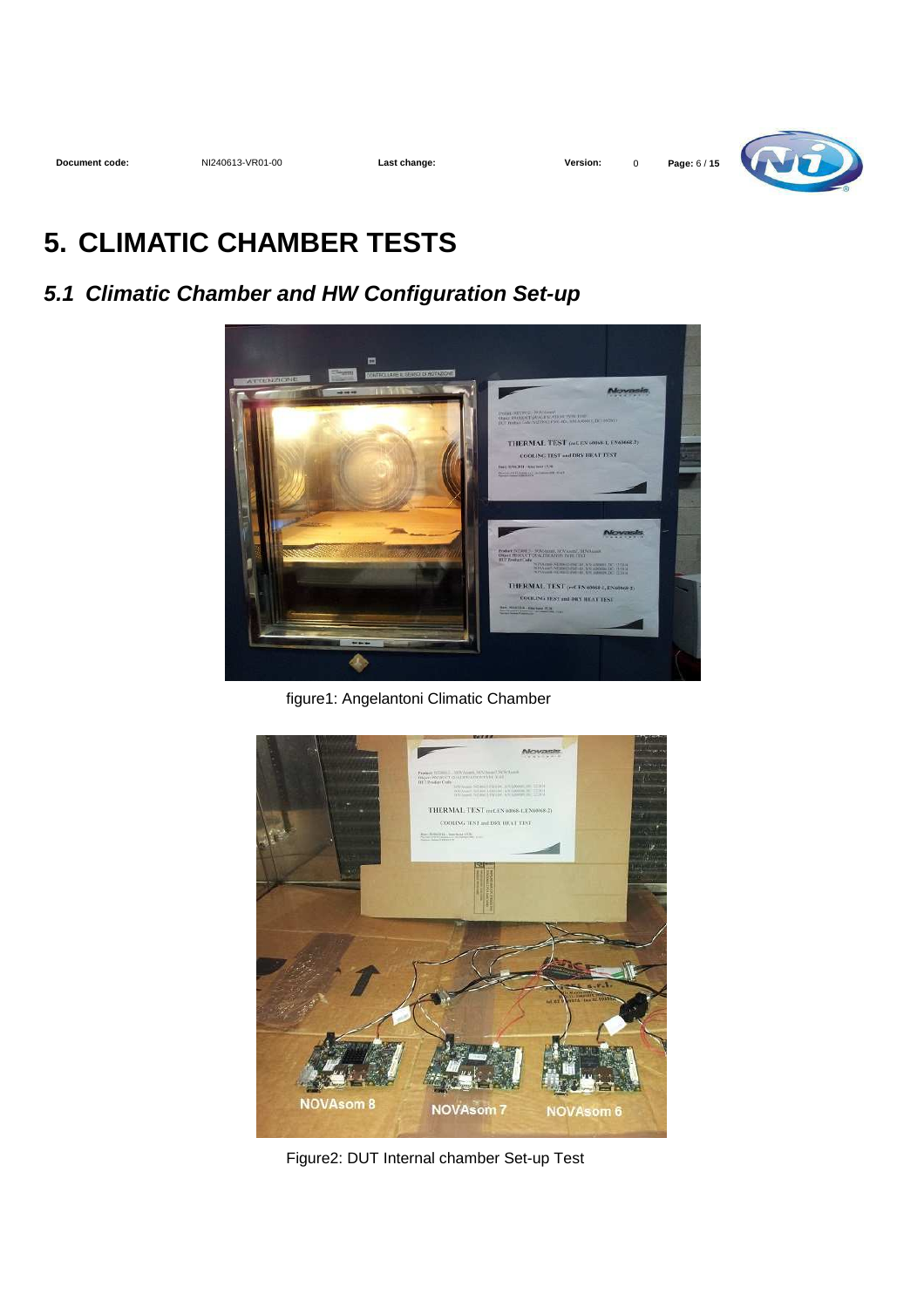

Figure3: Thermal Cycle test

## **5.2 Hardware Configuration**

The following configuration HW has been used for the test:

| <b>Item Description</b>            | <b>Board Code</b>    | Rev. | Q.tv |
|------------------------------------|----------------------|------|------|
| NOVAsom 6, NI240613-FS01 CPU BOARD | A000001, DC: 12/2014 | 00   |      |
| NOVAsom 7, NI240613-FS01 CPU BOARD | A000006,DC:12/2014   | 00   |      |
| NOVAsom 8, NI240613-FS01 CPU BOARD | A000009, DC: 12/2014 | 00   |      |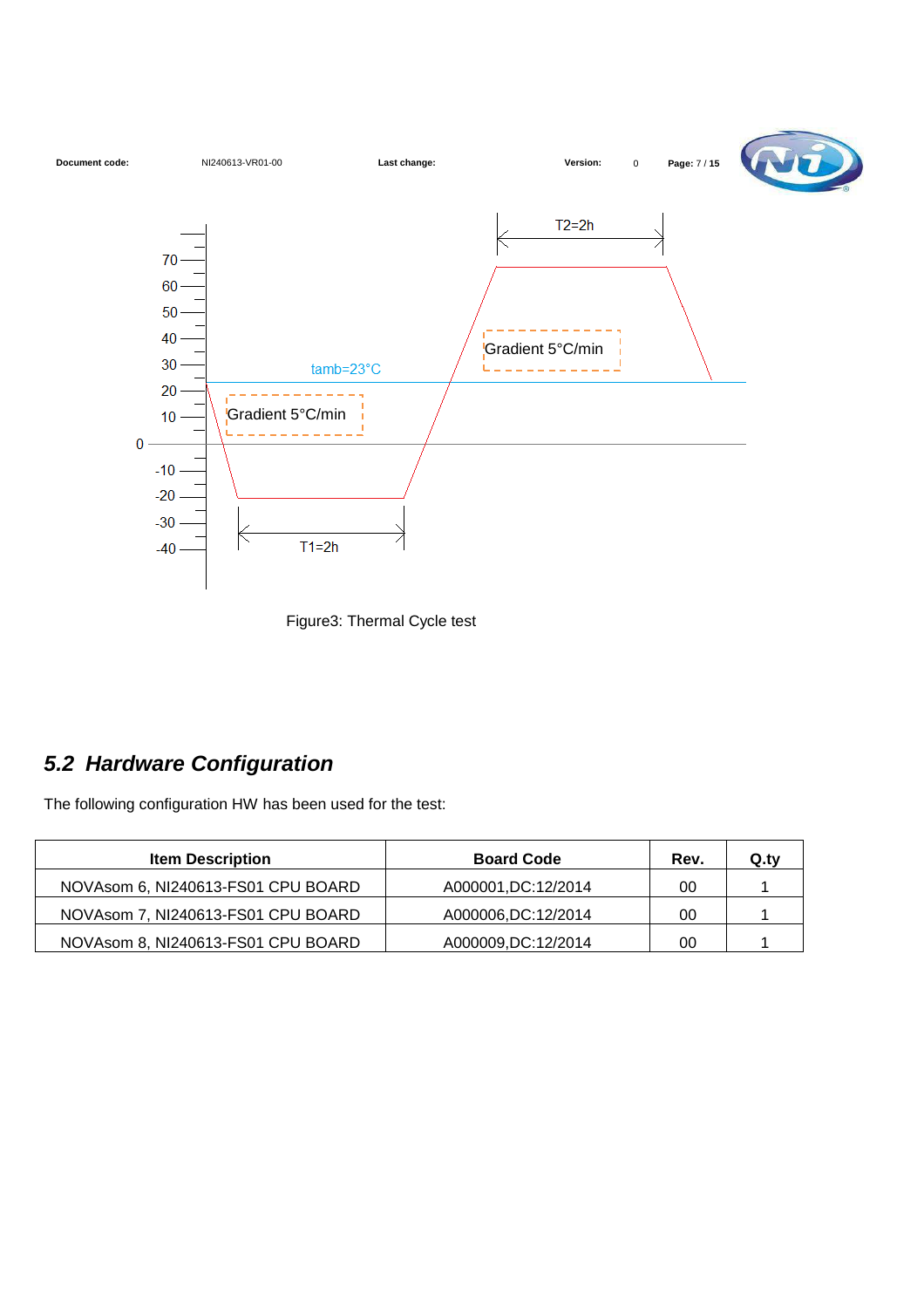**Document code:** NI240613-VR01-00 **Last change: Version:** 0 **Page:** 8 / **15**



## **5.3 PERFORMANCE TEST EXECUTION**

A test program will start automatically at power on of the DUT. The program will check cyclically internal devices such as I2C , USB , SD and e-MMC memories, executing scan, status verification, and read operations. Test Check:

- 1) On target DUT: The blinking of a diagnostic led will indicate that the test is OK and running.
- 2) In remote out of chamber via console: all Operating System's process running will be monitored with a remote connection PC through the RS232 interface.

## **5.4 COOLING TEST**

The test was performed with the following temperature cycle profile:

- Start test at ambient temperature +23°C (Device turned OFF)
- Cooling phase : cooling down to -20°C (gradient 5°C/min)
- Temperature maintained at -20°C for 2 hours (Device Turned OFF)
- Device Turned ON at -20°C
- Performance Test Execution

#### **5.4.1 COOLING TEST EXECUTION Report**







Figure 5: Temperature measured on NOVAsom 8 case processor after power on at -20° (Multimeter on right side)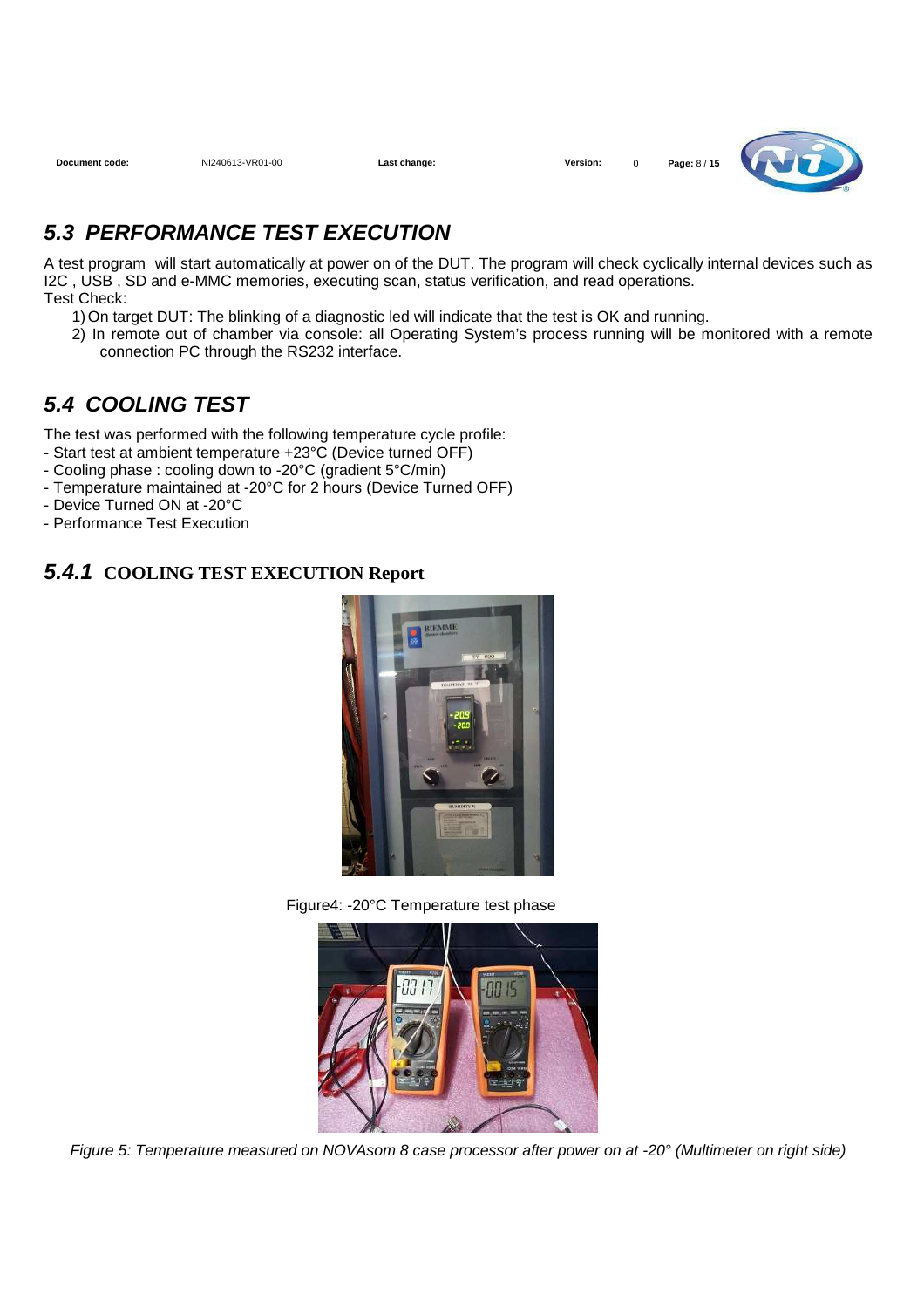

## **5.4.2 NOVAsom 6 COOLING TEST EXECUTION Report**

#### Test Check 1 - Led Blinking : **OK**

Test Check 2 - RS232 Connection / OS process : **OK**

| "I\$ ps |             |                                                                  |
|---------|-------------|------------------------------------------------------------------|
| Ξ       | <b>USER</b> | COMMAND                                                          |
|         | 1 root      | init                                                             |
|         | 2 root      | [kthreadd]                                                       |
|         | 3 root      | [ksoftirgd/0]                                                    |
|         | 4 root      | [kµorker/0:0]                                                    |
|         | 5 root      | [kµorker/u:0]                                                    |
|         | 6 root      | [Higration/0]                                                    |
|         | 7 root      | [khelper]                                                        |
|         | 8 root      | [kµorker/u:1]                                                    |
|         | 289 root    | [sync_supers]                                                    |
|         | 291 root    | [bdi-default]                                                    |
|         | 293 root    | [kblockd]                                                        |
|         | 314 root    | [khubd]                                                          |
|         | 335 root    | [ipu1 task]                                                      |
|         | 336 root    | [ipu1_task]                                                      |
|         | 348 root    | [12cap]                                                          |
|         | 351 root    | [cfg80211]                                                       |
|         | 444 root    | [usb_uakeup_thre]                                                |
|         | 448 root    | [usb_µakeup_thre]                                                |
|         | 461 root    | [ksµapdD]                                                        |
|         | 462 root    | [ksmd]                                                           |
|         | 463 root    | [fsnotify_nark]                                                  |
|         | 464 root    | [crypto]                                                         |
|         | 526 root    | [kapnd]                                                          |
|         | 628 root    | [vpu µq]                                                         |
|         | 633 root    | [galcore workque]                                                |
|         | 634 root    | [galcore daemon ]                                                |
|         | 635 root    | [galcore daemon ]                                                |
|         | 677 root    | $[$ nncgd/ $[0]$                                                 |
|         | 698 root    | [krfconnd]                                                       |
|         | 711 root    | $[$ HHcqd $/2]$                                                  |
|         | 712 root    | [HHcqd/2boot0]                                                   |
|         | 713 root    | [HHcqd/2boot1]                                                   |
|         | 720 root    | [flush-1:0]                                                      |
|         | 721 root    | [kµorker/0:2]                                                    |
|         | 722 root    | [ext4-dio-unurit]                                                |
|         | 740 root    | /sbin/syslogd -m O                                               |
|         | 742 root    | /sbin/klogd                                                      |
|         | 756 dbus    | dbus-daemon --system                                             |
|         | 759 root    | {background_ethD} /bin/sh /etc/init.d/background_ethD_network st |
|         | 769 root    | udhcpc −i ethD                                                   |
|         | 770 root    | [flush-179:0]                                                    |
|         | 776 root    | -sh                                                              |
|         | 791 root    | [kµorker/0:1]                                                    |
|         | 797 root    | DS                                                               |

Figure 6: Process running on NOVAsom 6 after power on at -20°

**Result : NOVAsom 6 – PASS**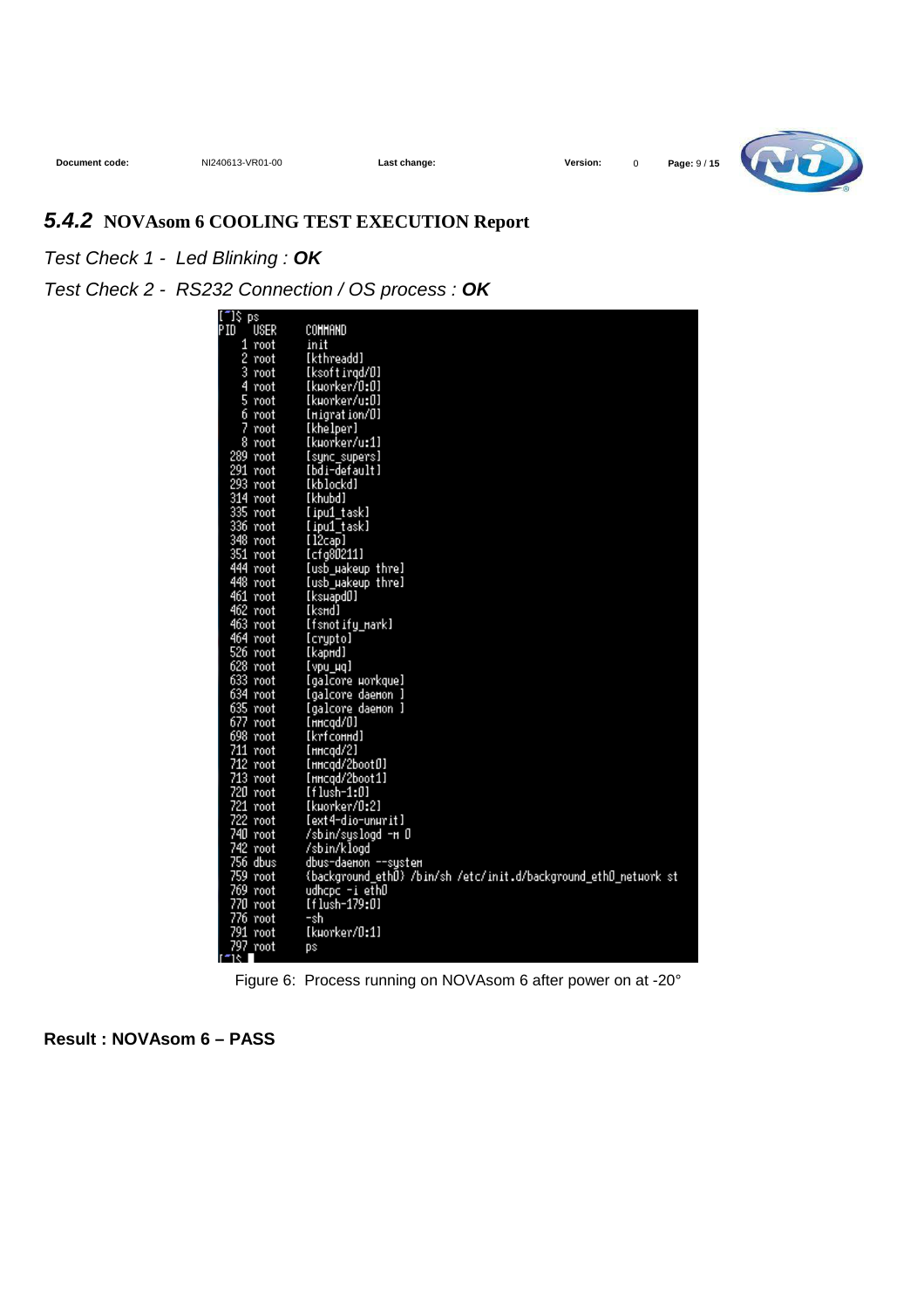

## **5.4.3 NOVAsom 7 COOLING TEST EXECUTION Report**

#### Test Check 1 - Led Blinking : **OK**

#### Test Check 2 - RS232 Connection / OS process : **OK**

| [‴]\$ ps       |            |                                                                  |
|----------------|------------|------------------------------------------------------------------|
| PID            | USER       | COMMAND                                                          |
|                | 1 root     | init                                                             |
|                | 2 root     | [kthreadd]                                                       |
|                | 3 root     | [ksoftirgd/0]                                                    |
| 4              | root       | [kµorker/0:0]                                                    |
|                | 5 root     | [kworker/u:0]                                                    |
|                | 6 root     | [Higration/0]                                                    |
|                | 7 root     | [Higration/1]                                                    |
|                | 8 root     | [kuorker/1:0]                                                    |
|                | 9 root     | [ksoftirgd/1]                                                    |
|                | 10 root    | [khelper]                                                        |
|                | 11 root    | [kuorker/u:1]                                                    |
|                | 294 root   | [sync_supers]                                                    |
|                | 296 root   | [bdi-default]                                                    |
|                | 298 root   | [kblockd]                                                        |
|                | 319 root   | [khubd]                                                          |
|                | 340 root   | [ipu1 task]                                                      |
|                | 341 root   | [ipu1_task]                                                      |
|                | 353 root   | [12cap]                                                          |
|                | 358 root   | [cfg80211]                                                       |
|                | 449 root   | [usb_µakeup_thre]                                                |
|                | 453 root   | [usb_µakeup_thre]                                                |
|                | 466 root   | [kswapd0]                                                        |
|                | 467 root   | [ksmd]                                                           |
|                | 468 root   | [fsnotify_nark]                                                  |
|                | 469 root   | [crypto]                                                         |
|                | 531 root   | [kapnd]                                                          |
|                | 587 root   | [kuorker/1:1]                                                    |
|                | 634 root   | [ vpu_uq ]                                                       |
|                | 639 root   | [galcore_uorkque]                                                |
|                | 640 root   | [galcore daemon ]                                                |
|                | 641 root   | [galcore daemon ]                                                |
|                | 683 root   | [HHcqd/0]                                                        |
|                | 704 root   | [krfconnd]                                                       |
|                | $716$ root | [ext4-dio-unurit]                                                |
|                | 720 root   | $[flush-1:0]$                                                    |
|                | 728 root   | [HHcqd/2]                                                        |
|                | 729 root   | [HHcqd/2boot0]                                                   |
|                | 730 root   | [HHcqd/2boot1]                                                   |
|                | 744 root   | /sbin/syslogd -m O                                               |
|                | 746 root   | /sbin/klogd                                                      |
|                | 756 root   | {background_ethD} /bin/sh /etc/init.d/background_ethD_netuork st |
|                | 763 root   | udhcpc -i ethD                                                   |
|                | 769 root   | [flush-179:0]                                                    |
|                | 775 root   | -shi                                                             |
|                | 778 root   | [kuorker/0:2]                                                    |
|                | 789 root   | [kuorker/0:1]                                                    |
|                | 792 root   | DS.                                                              |
| $\mathbb{R}^n$ |            |                                                                  |

Figure 7: Process running on NOVAsom 7 after power on at -20°

**Result : NOVAsom 7 – PASS**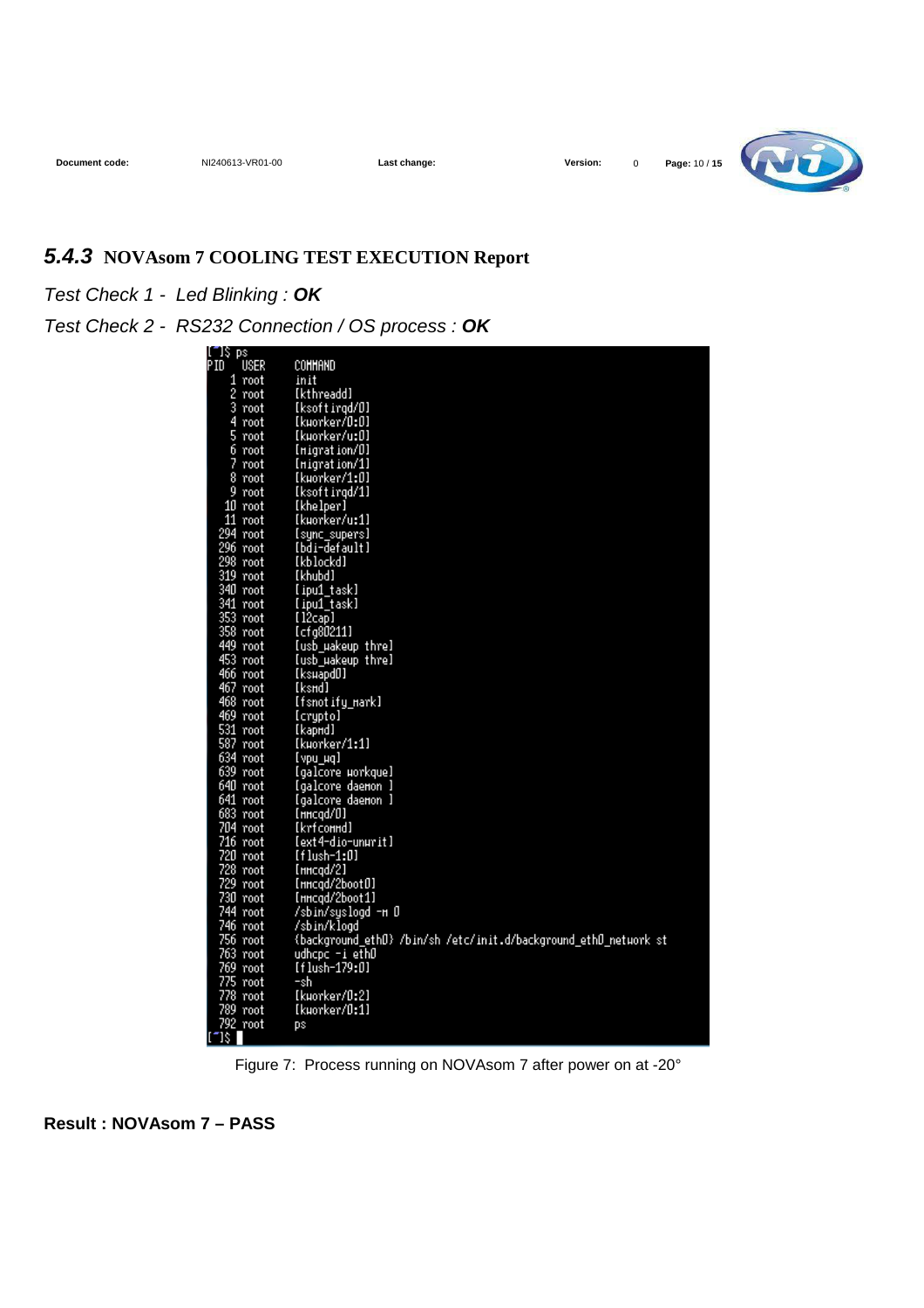

## **5.4.4 NOVAsom 8 COOLING TEST EXECUTION Report**

Test Check 1 - Led Blinking : **OK**

Test Check 2 - RS232 Connection / OS process : **OK**

| ps<br>PID |          |                             |
|-----------|----------|-----------------------------|
|           | USER     | COMMAND                     |
| 1         | root     | init                        |
| 2         | root     | [kthreadd]                  |
| 3         | root     | [ksoftirgd/0]               |
| 4         | root     | [kµorker/0:0]               |
| 5         | root     | [kµorker/u:0]               |
| 6         | root     | [Higration/0]               |
| 7         | root     | [Higration/1]               |
| 8         | root     | [kuorker/1:0]               |
|           | 9 root   | [ksoftirgd/1]               |
|           | 10 root  | [Higration/2]               |
| 11        | root     | [kuorker/2:0]               |
|           | 12 root  | [ksoftirgd/2]               |
|           | 13 root  | [Higration/3]               |
|           | 14 root  | [kµorker/3:0]               |
|           | 15 root  | [ksoftirgd/3]               |
|           | 16 root  | [khelper]                   |
|           | 17 root  | [kuorker/u:1]               |
|           | 306 root | [sync_supers]               |
|           | 308 root | [bdi-default]               |
|           | 310 root | [kblockd]                   |
|           | 331 root | [khubd]                     |
|           | 352 root | [ipu1_task]                 |
|           | 353 root | [ipu1 task]                 |
|           | 354 root | [ipu2_task]                 |
|           | 355 root | [ipu2_task]                 |
|           | 367 root | [l2cao]                     |
|           | 370 root | [kuorker/0:1]               |
|           | 372 root | [cfg80211]                  |
|           | 463 root | (usb wakeup thre)           |
|           | 467 root | (usb wakeup thre)           |
|           | 480 root | [ksuapdD]                   |
|           | 481 root | [ksmd]                      |
|           | 482 root | [fsnotify mark]             |
|           | 483 root |                             |
|           | 502 root | [crypto]<br>[kuorker/2:1]   |
|           | 505 root |                             |
|           |          | [kµorker/1:1]               |
|           | 547 root | [kapnd]                     |
|           | 599 root | [kµorker/3:1]               |
|           | 642 root | [kuorker/u:2]               |
|           | 650 root | [vpu_uq]                    |
|           | 655 root | <u>[galcore_uorkque]</u>    |
|           | 656 root | <u>[Vivante Kerne]</u><br>ŋ |
|           | 657 root | ı<br>[Vivante Kerne]        |
|           | 658 root | [galcore daemon             |
|           | 659 root | 1<br>[galcore daemon        |
|           | 660 root | [galcore daemon<br>1        |
|           | 702 root | [nncqd/0]                   |
|           | 723 root | [krfconnd]                  |
|           | 736 root | [HHcqd/2]                   |
|           | 737 root | [nncgd/2boot0]              |
|           | 738 root | [nncgd/2boot1]              |
|           | 745 root | [ext4-dio-unurit]           |
|           | 749 root | f f lush-1:01               |
|           |          |                             |

Figure 8: Process running on NOVAsom 8 after power on at -20°

**Result : NOVAsom 8 – PASS**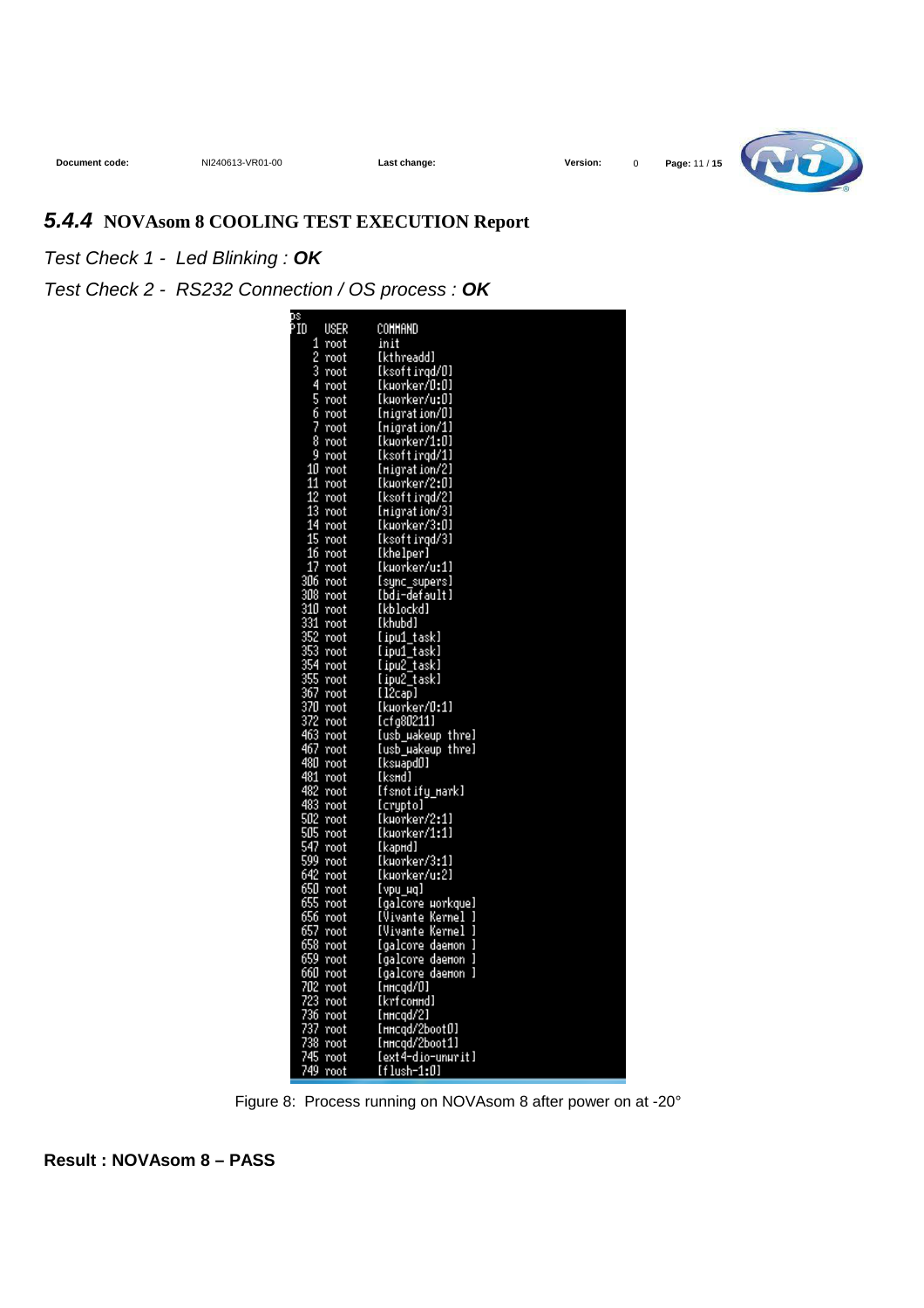

## **5.5 DRY HEAT TEST**

The test was performed with the following temperature cycle profile:

- Start test at -20°C
- Heating up to +70°C (gradient 5°C/min)
- Temperature maintained at +70°C for 2 hour
- Performance Tests Execution (1st RUN)
- Power OFF Device
- Power ON Device
- Performance Tests Execution (2nd RUN)
- Cooling down to 25°C
- Performance Tests Execution (3rd RUN)
- Power OFF Device
- Power ON Device
- Performance Tests Execution (4th RUN)

#### **5.5.1 DRY HEAT TEST EXECUTION Report**







Figure 10: Temperature measured on NOVAsom 8 processor after 2 Hours at +70°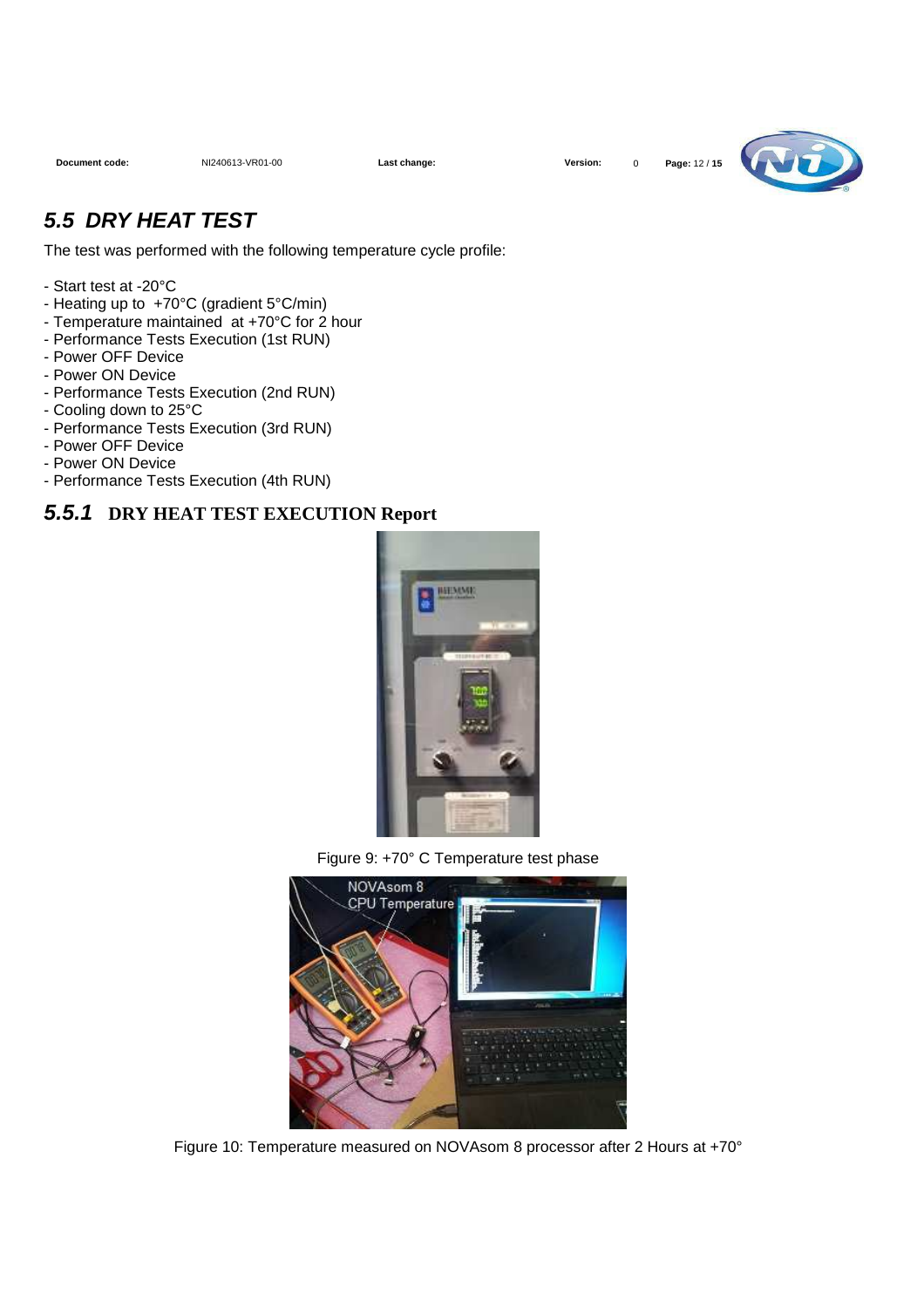

#### **5.5.2 NOVAsom 6 DRY HEAT TEST EXECUTION Report**

Performance Tests Execution (1st RUN) Test Check 1 - Led Blinking : **OK** Test Check 2 - RS232 Connection / OS process : **OK**

Performance Tests Execution (2nd RUN) Test Check 1 - Led Blinking : **OK** Test Check 2 - RS232 Connection / OS process : **OK**

Performance Tests Execution (3rd RUN) Test Check 1 - Led Blinking : **OK** Test Check 2 - RS232 Connection / OS process : **OK**

Performance Tests Execution (4th RUN) Test Check 1 - Led Blinking : **OK** Test Check 2 - RS232 Connection / OS process : **OK**

**Result : NOVAsom 6 – PASS**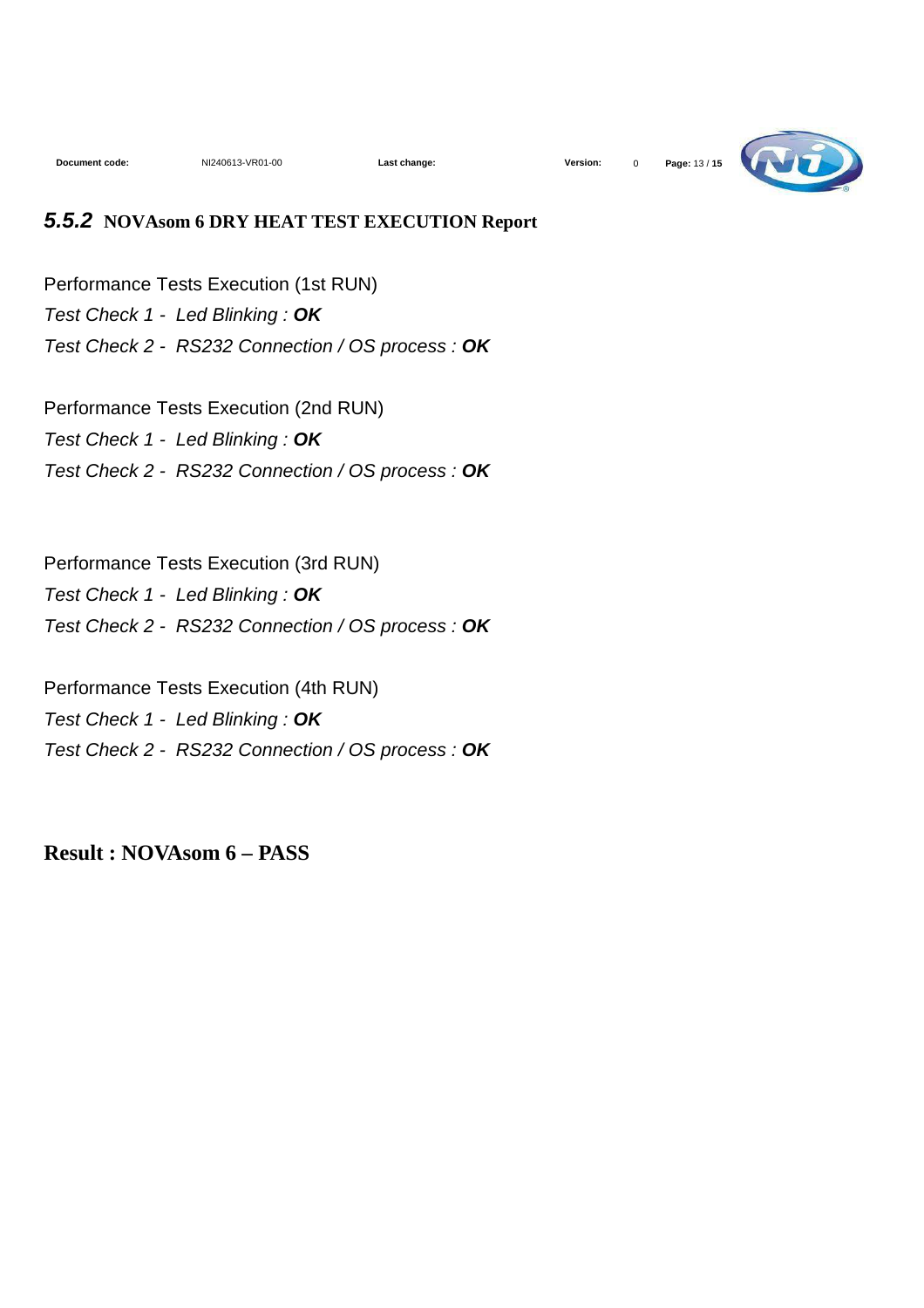

#### **5.5.3 NOVAsom 7 DRY HEAT TEST EXECUTION Report**

Performance Tests Execution (1st RUN) Test Check 1 - Led Blinking : **OK** Test Check 2 - RS232 Connection / OS process : **OK**

Performance Tests Execution (2nd RUN) Test Check 1 - Led Blinking : **OK** Test Check 2 - RS232 Connection / OS process : **OK**

Performance Tests Execution (3rd RUN) Test Check 1 - Led Blinking : **OK** Test Check 2 - RS232 Connection / OS process : **OK**

Performance Tests Execution (4th RUN) Test Check 1 - Led Blinking : **OK** Test Check 2 - RS232 Connection / OS process : **OK**

**Result : NOVAsom 7 – PASS**